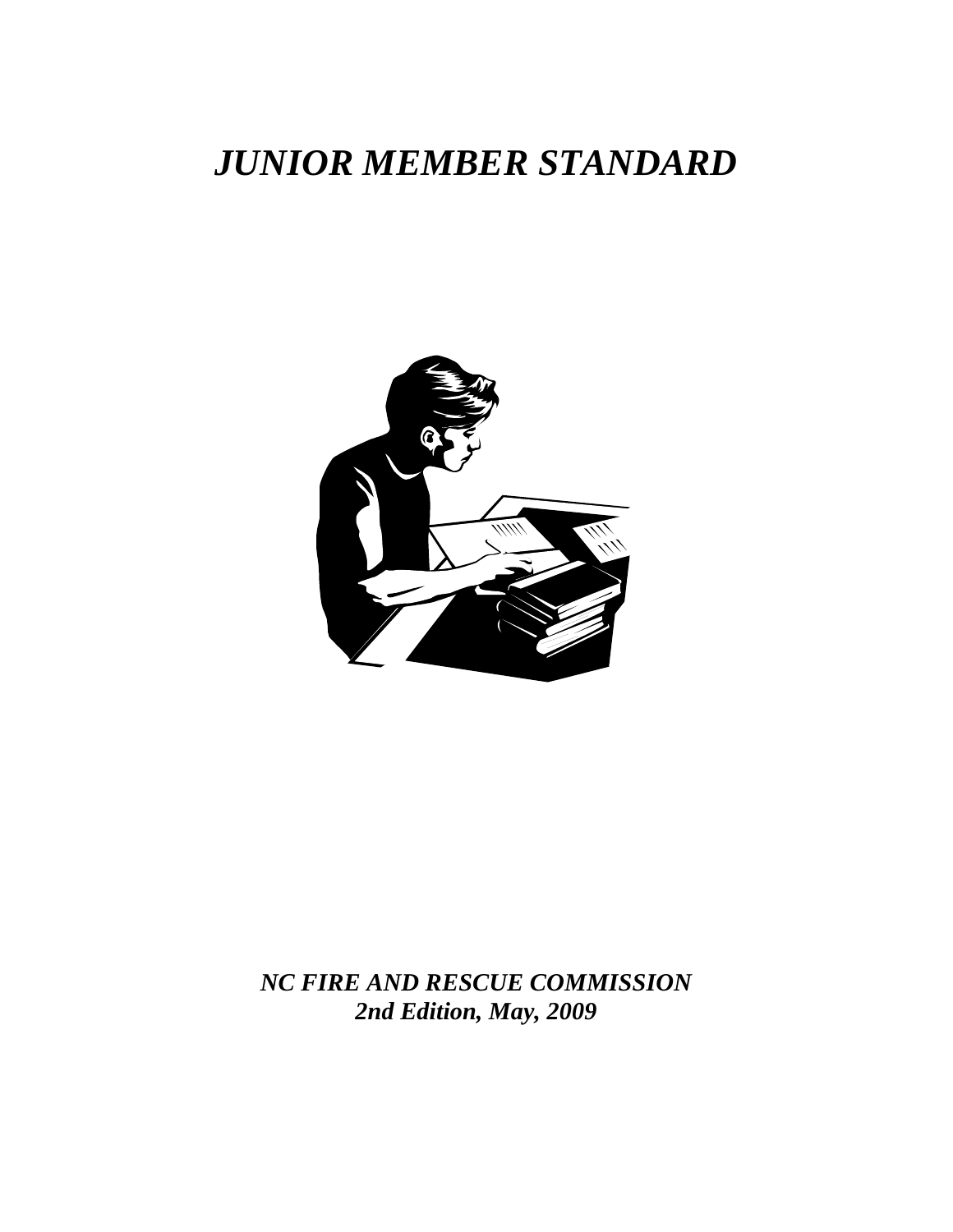## *TABLE OF CONTENTS*

Background

**Overview** 

General Restrictions

Guidelines for Minors Age 14 and 15 Years of Age

Guidelines for Minors 16 and 17 Years of Age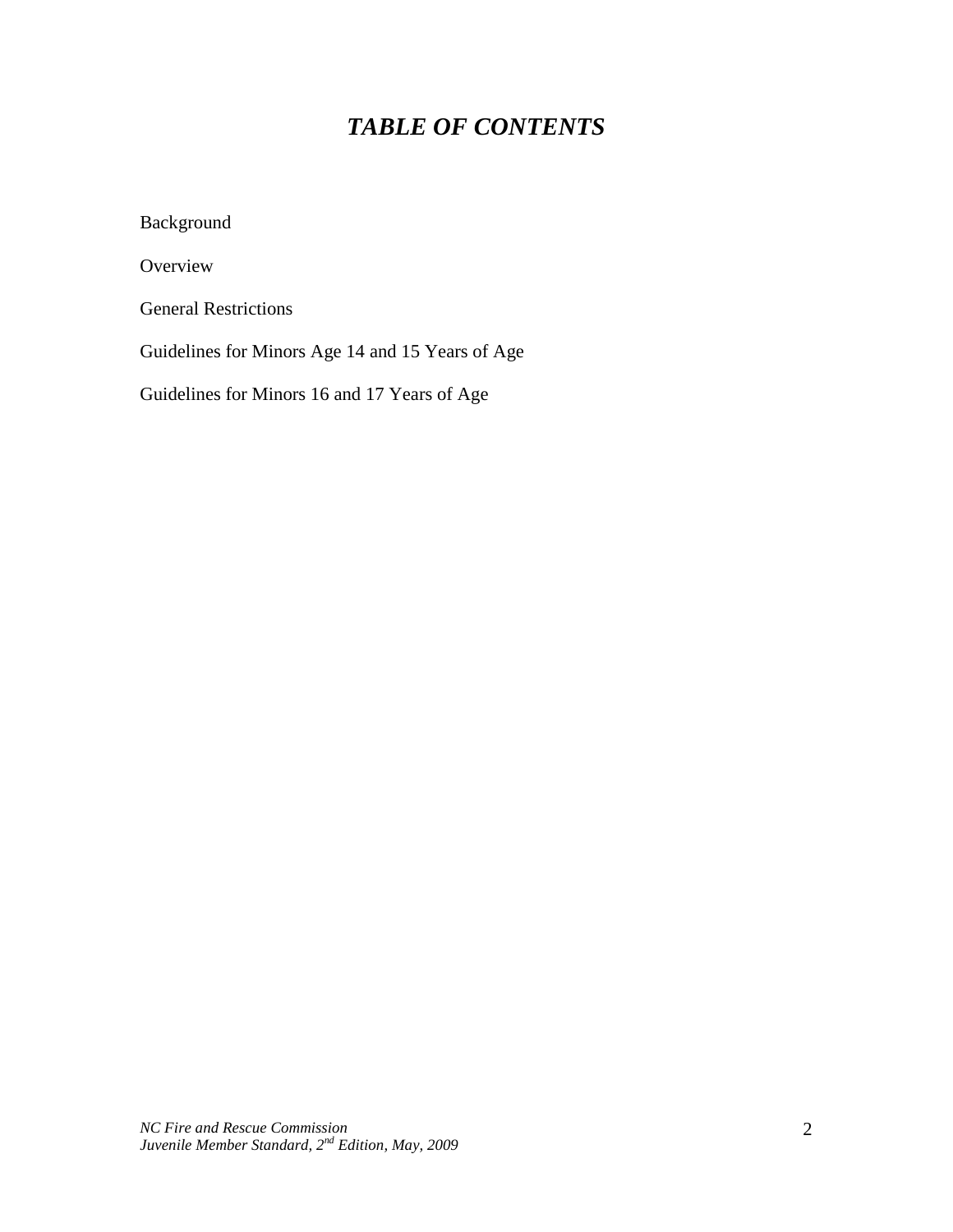## *JUNIOR MEMBER STANDARD (JUNIOR FIREFIGHTER AND JUNIOR RESCUER STANDARDS)*

### **Background**

The need for well-trained and highly-motivated volunteer firefighters, rescue, and EMS personnel throughout America's communities has never been greater. Over 70% of the fire and rescue personnel who protect our nation are volunteers. Yet, statistics show that while fire and rescue departments call volume is steadily increasing, the number of volunteers is decreasing. The causes for the downward trend in volunteers are varied, including increasing time demands on two-income families, more rigorous training standards, and limited advocacy for volunteering among youth. Retention and recruitment of new members has never been more challenging. In response to the challenge of recruiting volunteers, many departments have initiated programs to encourage the involvement of youth through Explorer programs and Junior Firefighter/Rescue member programs.

Encouraging young people to enter the emergency services as a career often places departments in competition with careers that pay better, and provide a better preparation and learning structure for school age youth. Junior Member programs provide an opportunity to encourage and interest youth in the field of emergency service, as well as training and educational mechanisms to prepare them for future employment.

Whether volunteer or career, departments may benefit from programs that allow participation by youth in the activities of the emergency services.

The North Carolina Fire and Rescue Commission recognizes the need for this initiative to reach out to North Carolina's youth and engage them in non-operational roles within emergency departments. Reaching out to people when they are young has longrange effects, and encouraging youth to take part in the emergency services is extremely beneficial to local communities and departments. Benefits of junior programs include:

- Allowing youth to gain insight and interest in becoming long-term members of the emergency services
- Increasing awareness among youth about volunteering and supporting the fire and rescue services
- Providing departments with additional help in accomplishing non-firefighting or non-emergency tasks
- Leadership development for America's youth who will be tomorrow's leaders
- Educating parents and mentors on the importance of encouraging volunteerism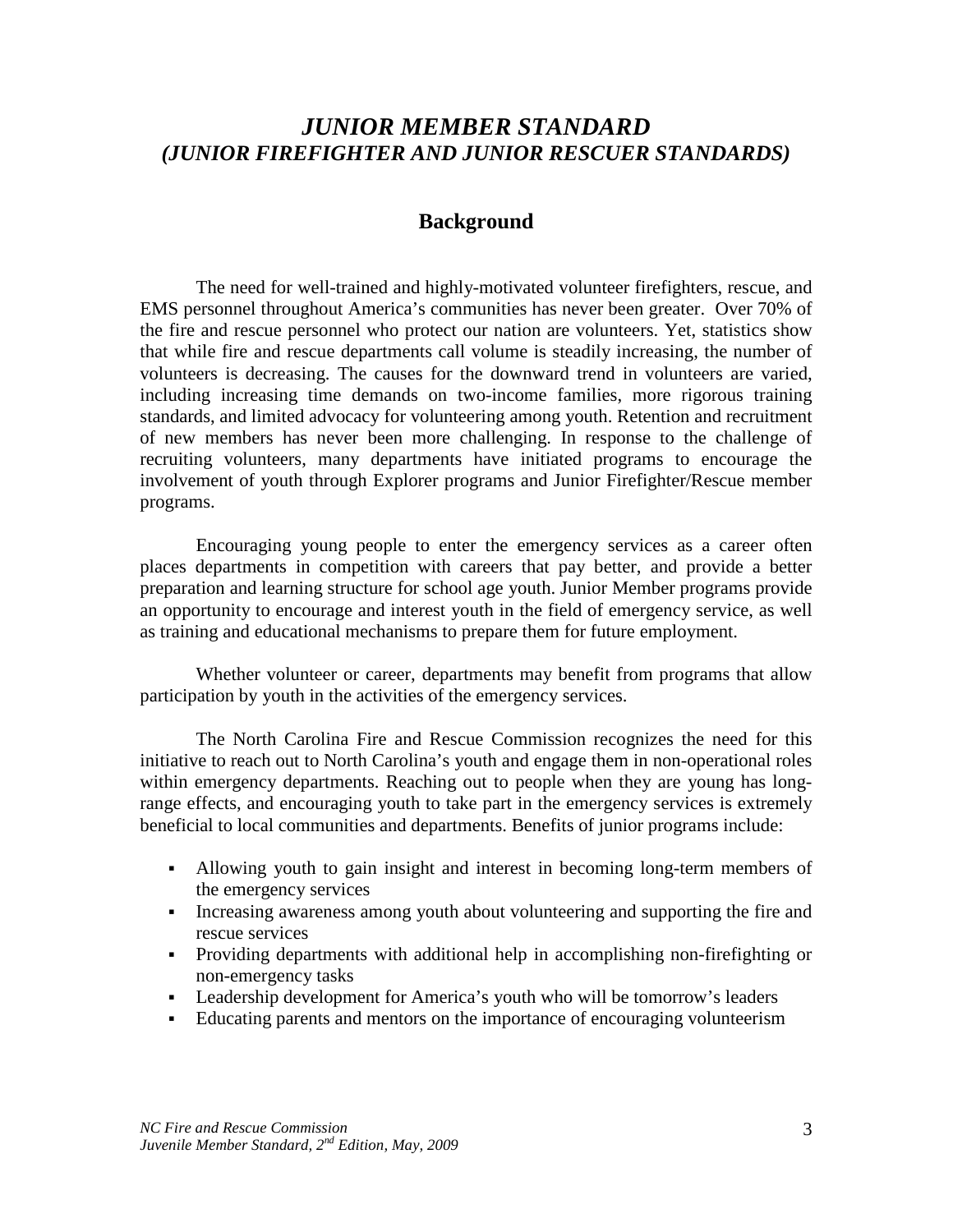In an effort to encourage Junior Firefighter and Rescue Responder programs, the NC Fire and Rescue Commission established this voluntary *Junior Member Standard* to offer guidance to fire and rescue departments in developing and administering programs. While designed to take into account recognized programs nationwide, the Commission recommends that departments research additional requirements that may be implemented between editions of this standard.

#### *Overview*

Junior members shall be separated into two groups: (1) minors **16 and 17 years of age;** and (2) minors **14 and 15 years of age**. Fire Departments and Rescue Squads should make sure their By-Laws, Constitution, and Charter reflect the proper authority to have junior members.

## *General Restrictions*

This standard does not address **minors under the age of 14 (fourteen).** In general, the following guidelines should be used to restrict the activities of Junior Members. When not specifically listed or discussed**, all activities should be limited to those considered non-emergency.**

- Junior Members shall not be substituted for trained personnel.
- Junior Members shall be equipped with appropriate personal protective equipment to accomplish the assigned tasks
- Junior Members who ride on apparatus or other department vehicles shall be seated and must wear a seat belt.
- Junior Members shall not drive department vehicles.
- Junior Members shall not enter or perform ventilation procedures on a burning structure.
- Junior Members shall not use any tools or gloves on energized electrical equipment.
- During events, the Junior members shall be clearly marked in order to easily identify them from a distance. This may be accomplished by different methods including different colored helmets or helmet striping, different colored coats, or special vests.

In addition, specific guidelines are provided based on age groups.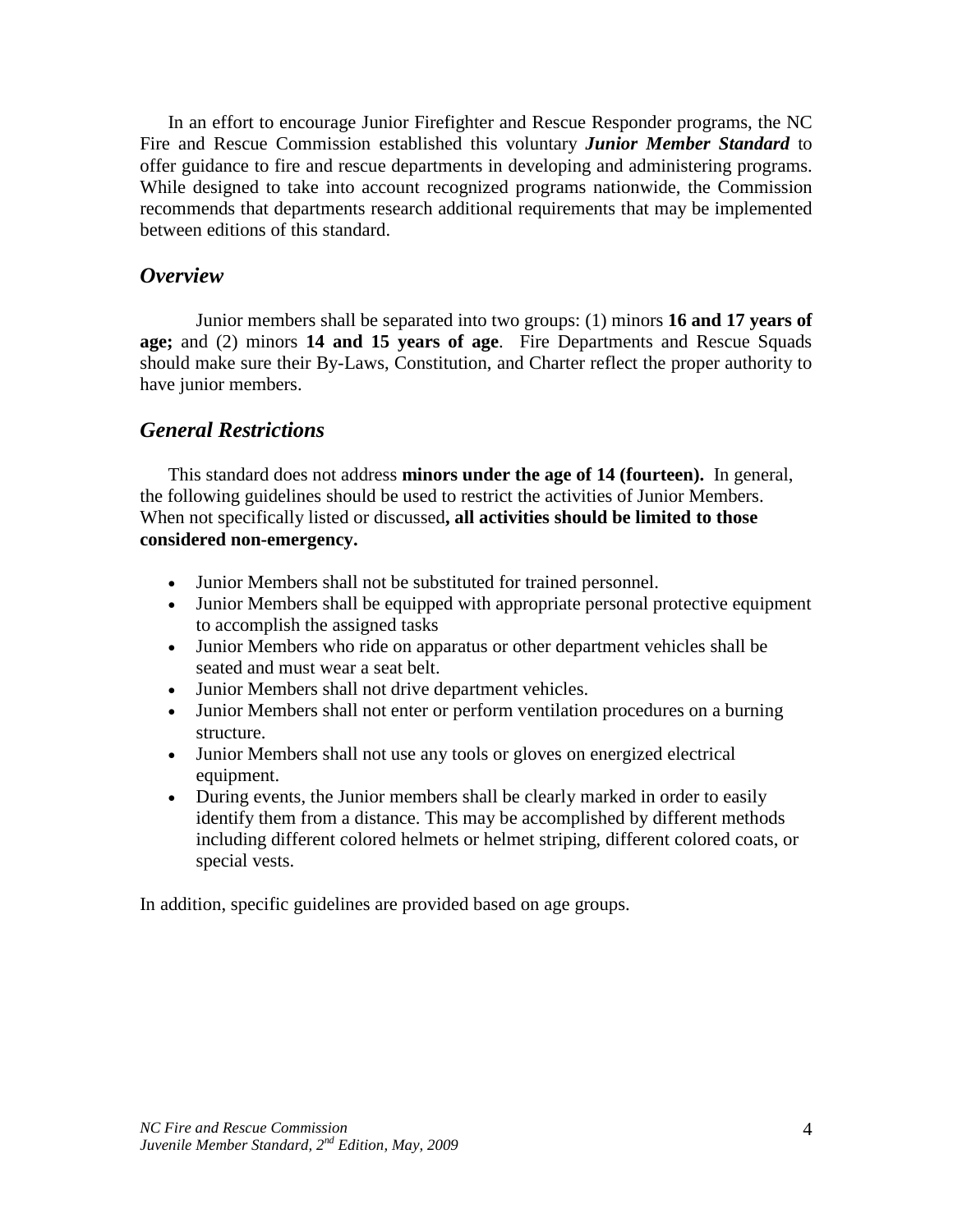## *Guidelines for Minors 16 and 17 Years of Age*

## **Minors who are 16 and 17 MAY:**

- Ride as a passenger in the cab of a fire truck or in a rescue vehicle. The Junior shall be seated with his/her seat belt securely fastened;
- Attend and take part in supervised training.
- Participate in department functions within the rehabilitation area of an emergency scene. This could include setting up the engine or light truck, assisting in water supply efforts, handling of wood and other technical rescue materials, and other support functions, which do not expose the Junior member to hazardous areas or atmospheres.
- Pick up hoses or other materials and clean up at the emergency scene after it has been declared safe by the Incident Commander.
- Enter a structure only when accompanied by an adult responder once the structure has been determined safe by the Incident Commander and not considered immediately dangerous to life or health (IDLH).
- Perform search and rescue activities, other than structural firefighting, high level, other areas considered dangerous or IDLH.
- Operate a fire pump or equipment located outside the danger zone at the direction of the Incident Commander.
- Use pressurized hose lines, if properly trained, under the direction of an Incident Commander and out of the danger area.

### **Minors who are 16 and 17 MAY NOT:**

- Perform fire suppression involving structures or vehicles.
- Perform high level, confined space, collapse rescue, or any rescue operation that places them in danger or areas of IDLH.
- Drive fire department or rescue vehicles.
- Perform firefighting "overhaul" activities (except when the structure has been declared safe by the Incident Commander and then only with an adult firefighter).
- Respond to a Hazardous Materials events (except for support functions within the cold zone).
- Participate or assist in any extrication activities at the scene of an accident or emergency (except in the capacity of a support function).
- Participate in any activities at the scene of an accident or emergency where fire or hazardous materials are involved, unless they are performing support functions from outside the danger area.
- Participate in actual "ice rescue" activities, but may provide assistance within any designated rehabilitation area or as a support member on dry land only.
- Direct traffic at the scene of a fire or other emergency.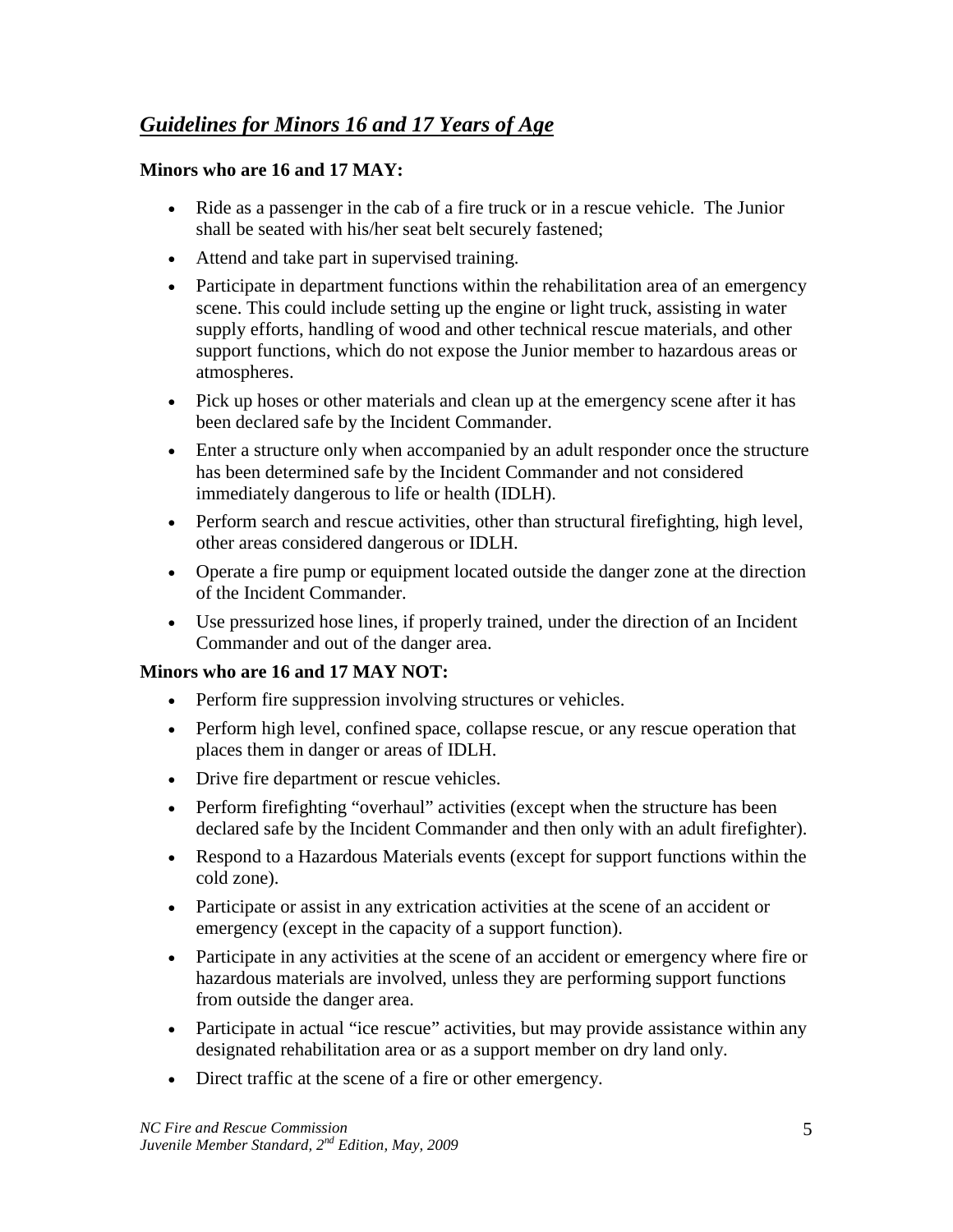- Train on departmental equipment or remove equipment from an apparatus unless under the supervision of an instructor.
- Youth under 18 years of age who are enrolled in school in Grade 12 or below may not be employed between 11 p.m. and 5 a.m. when there is school for the youth the next day. Sixteen and Seventeen (16/17) year old youths may get the hour restriction waived upon written permission from the parent/guardian and from the youth's principal/designee.
- Youth under 18 years of age who are enrolled in school in Grade 12 or below may respond, in a non-emergency mode, to calls during school hours.